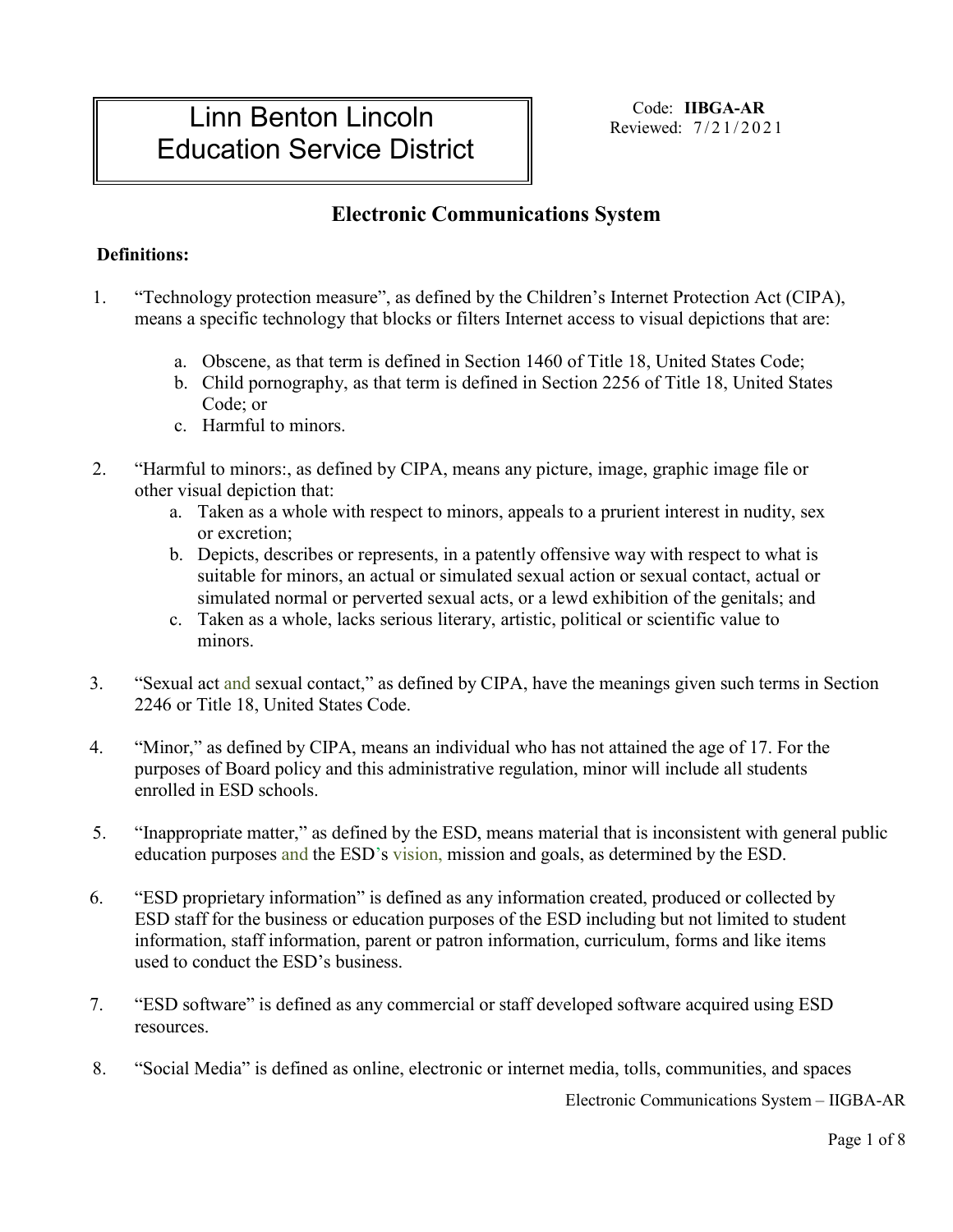for social interaction, sharing user generated content, or public or semi-public communication.

#### **General ESD Responsibilities**

- 1. Designate staff as necessary to ensure coordination and maintenance of the ESD's electronic communications system which includes all ESD computers, electronic devices, e-mail and internet access;
- 2. Provide staff training in the appropriate use of the ESD's electronic communication system including copies of ESD policy and administrative regulations;
- 3. Provide a system for authorizing staff use of personal electronic devices to download or access ESD proprietary information that insures the protections of said information;
- 4. Provide a system for obtaining prior written agreement from staff for the recovery of ESD proprietary information downloaded to staff personal electronic devices as necessary to accomplish ESD purposed, obligations or duties, and when the use of the personal electronic device is no longer authorized, to ensure verification that information downloaded has been properly removed from the personal electronic device;
- 5. Cooperate fully with local, state or federal officials in any investigation relating to misuse of the ESD's electronic communications system;
- 6. Social Media designated representative may only use sanctioned accounts on Twitter, Facebook, Instagram and YouTube.
- 7. Social Media designated representatives will be selected by each program director. They must meet the criteria listed in the Social Media Guidelines. They must complete the Social Media access form and be authorized by their director.
- 8. Use only properly licensed software, audio or video media purchase by the ESD or approved for use by the ESD. The ESD will comply with the requirements of law regarding the use, reproduction and distribution of copyrighted works and with applicable provisions of use or license agreements;
- 9. Install and use server virus detection and removal software;
- 10. Provide technology protection measures that protect against Internet access by both adults and minors to visual depictions that are obscene, child pornography, or with respect to the use of computers by minors, harmful to minors. A supervisor or other individual authorized by the Superintendent may disable the technology protection measures to enable access for bona fide research or other lawful purposes, as deemed appropriate;
- 11. Prohibit access by minors to inappropriate matter on the Internet and World Wide Web;
- 12. Provide staff supervision to monitor the online activities of students to prevent unauthorized access, including "hacking" and other unlawful activities online, and ensued the safety and security of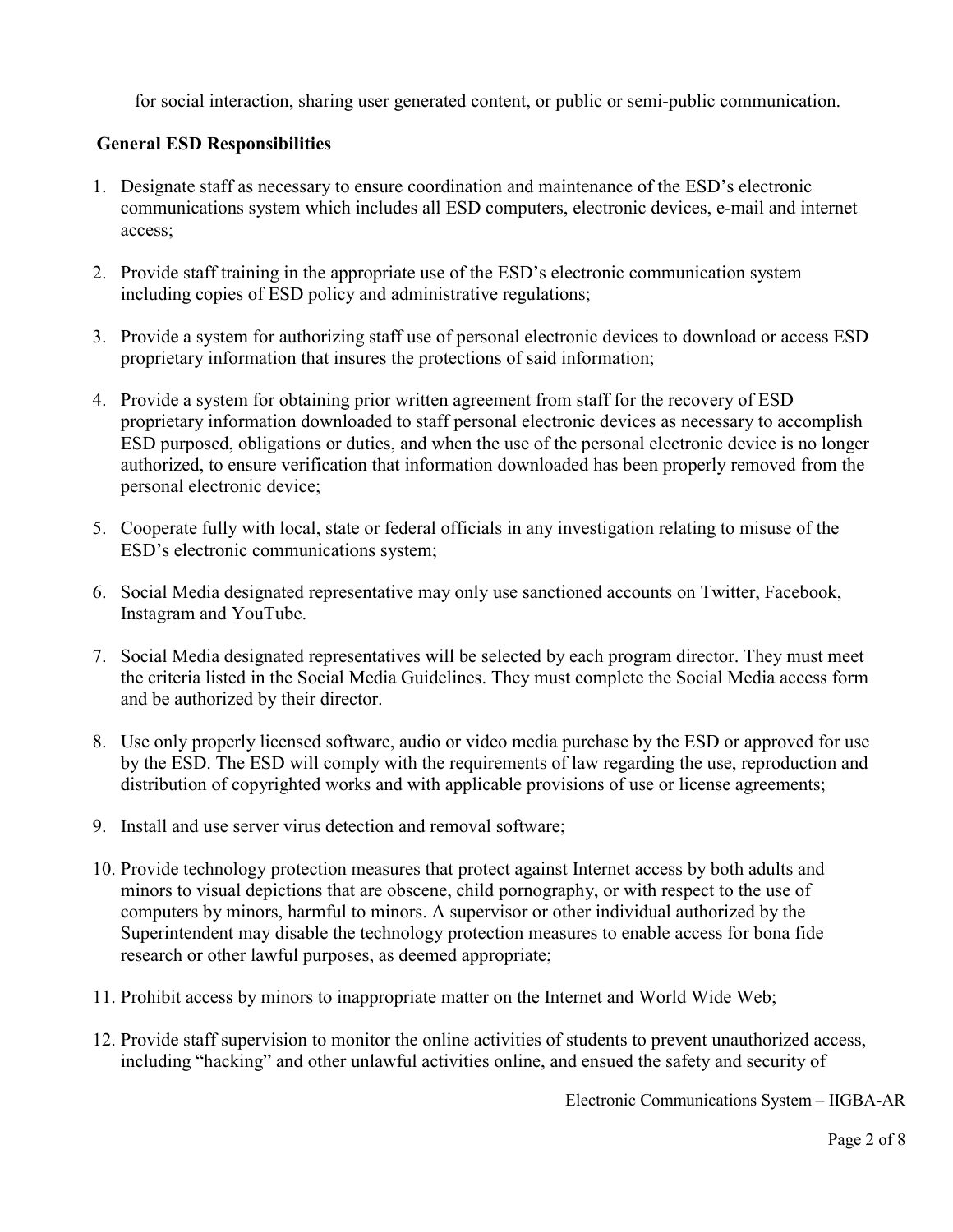minors when authorized to use e-mail, social media, chat rooms, applications and other forms of direct electronic communication;

- 13. Provide student education about appropriate online behavior, including cyberbullying awareness and response to cyberbullying, and how to interact with other individuals on social networking and social media website, applications, and in chat rooms;
- 14. Determine which users and sites, accessible as part of the ESD's electronic communication system, are most applicable to the curricular needs of the ESD, and may restrict user access, accordingly;
- 15. Determine which users will be provided access to the ESD's electronic communication system;
- 16. Program ESD computers to display a message reinforcing key elements of the ESD's electronics communication system policy and administrative regulation when accessed for use;
- 17. Notify appropriate system users that:
	- a. The ESD retains ownership and control of its computers, hardware, software, and LBL social media sites and content at all times. All communications and stored information transmitted, received or contained in the ESD's information system are the ESD's property and are to be used for authorized purposes only, Use of ESD equipment or software for unauthorized purposes is strictly prohibited. To maintain system integrity, monitor network etiquette and ensure that those authorized to use the ESD's system are in compliance with Board policy, administrative regulations and law, the school administrators may routinely review user files and communications;
	- b. Files and other information, including e-mail, sent or received, generated or stored on ESD servers are not private and may be subject to monitoring. By using the ESD's system, individuals consent to have that use monitored by authorized ESD personnel. The ESD reserves the right to access and disclose, as appropriate, all information and date contained on ESD computers and ESD-owned e-mail system;
	- c. The ESD currently retains all e-mail but may establish a retention schedule for the removal of e-mail;
	- d. E-mail sent or received by a Board member or employee in connection with the transaction of public business may be a public record and subject to state archivist rules for retention and destruction;
	- e. Information and data entered or stored on the ESD's computers and e-mail system may be subject to disclosure if a public records request is made or a lawsuit is filed against the ESD. "Deleted" or "purged" data from ESD computers or e-mail system may be retrieved for later public records disclosure or disciplinary purposes, as deemed necessary by the ESD;
	- f. The ESD may set quotas for system disk usage;
	- g. Passwords used on the ESD's electronic communications system will be changed annually;
	- h. Transmission of any communications or materials regarding related to activities prohibited by ORS 260.432 is not allowed.
- 18. Ensure all staff complete and sign an agreement to abide by the ESD's electronic communications system policy and administrative regulations. All such agreements will be maintained on file.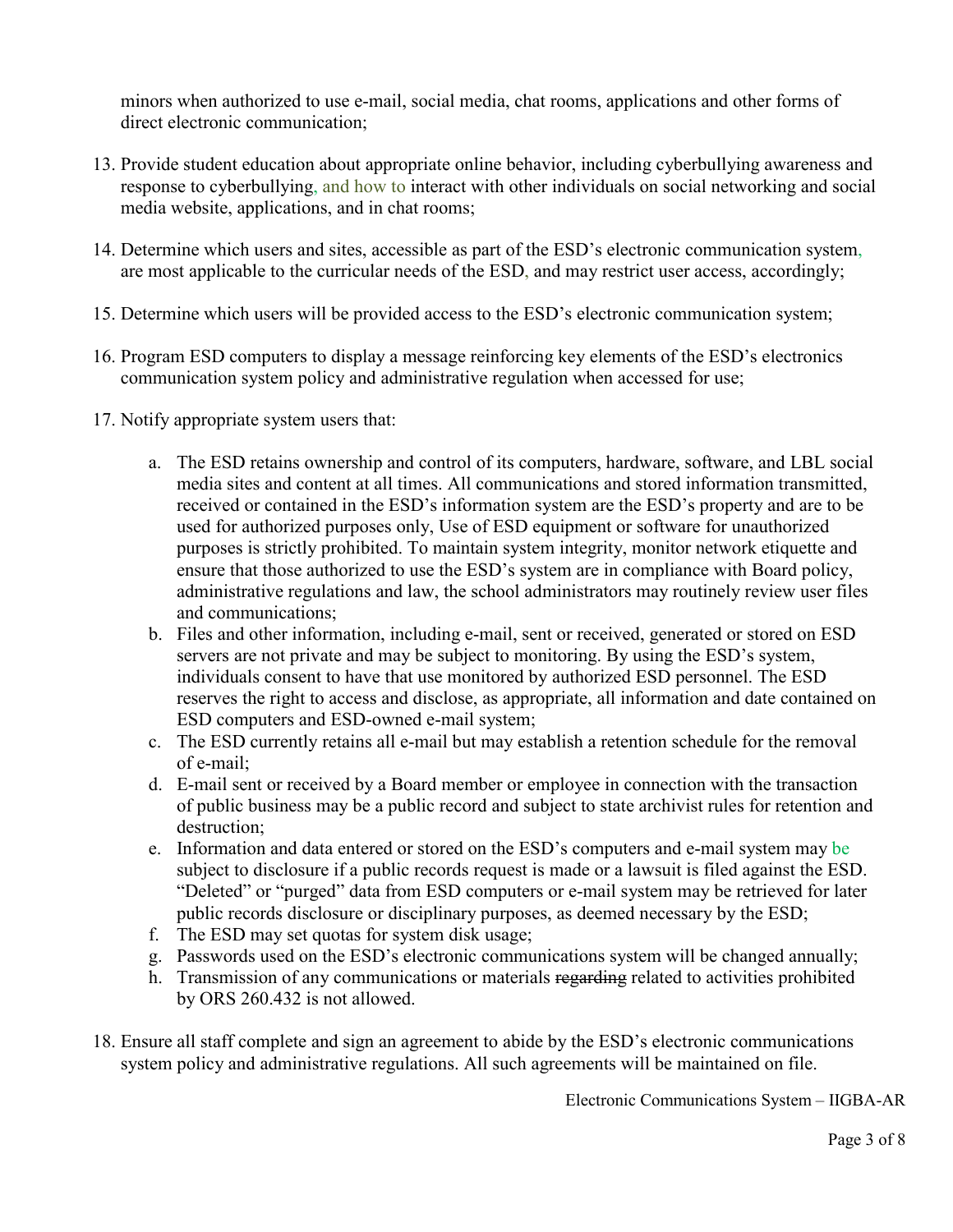19. Notify users of known copyright infringing activities and deny access to or remove the material.

#### **Electronic Communications System Access**

- 1. Access to the ESD's electronic communications system is authorized to:
	- a. Board members, ESD employees, and students enrolled in ESD school programs and when under the direct supervision of staff, ESD volunteers, ESD contractors or other members of the public as authorized by Chief Information Technology Officer or ESD administrators consistent with the ESD's policy governing use of ESD equipment and materials.
	- b. Staff and Board members may be permitted to use the ESD's electronic communications system to conduct business related to the management or instructional needs of the ESD or to conduct research related to education and when in compliance with Board policy and administrative regulations
	- c. Personal use of the ESD's system or ESD-owned computers or devices including Internet and e-mail access by ESD staff [is prohibited may be permitted when consistent with Oregon ethics laws, Board policy and administrative regulations, when used on school property, and when on own time

#### **General Use Prohibitions and Guidelines/Etiquette**

Operation of the ESD's electronic communications system relies upon the proper conduct and appropriate use of system users. Students, staff and others granted system access are responsible for adhering to the following prohibitions and guidelines which require legal, ethical and efficient use of the ESD's system.

1. General Use Prohibitions

The following conduct is strictly prohibited:

- a. Attempts to use the ESD's electronic communications system for:
	- 1) Unauthorized solicitation of funds;
	- 2) Distribution of chain letters
	- 3) Unauthorized sale or purchase of merchandise and services;
	- 4) Collection of signatures;
	- 5) Membership drives;
	- 6) Transmission of any materials regarding political campaigns.
- b. Attempts to upload, download, use, reproduce or distribute information, data, software, or file share music, videos, or other materials on the ESD's system in violation of copyright law or applicable provisions of sue of license agreements;
- c. Attempts to degrade, disrupt or vandalize the ESD's equipment, software, materials or data or those of any other user of the ESD's system or any of the agencies or other networks connected to the ESD's system;
- d. Attempts to evade, change or exceed resource quotas or data usage quotas;
- e. Attempts to send, intentionally access or download any text file or picture or engage in any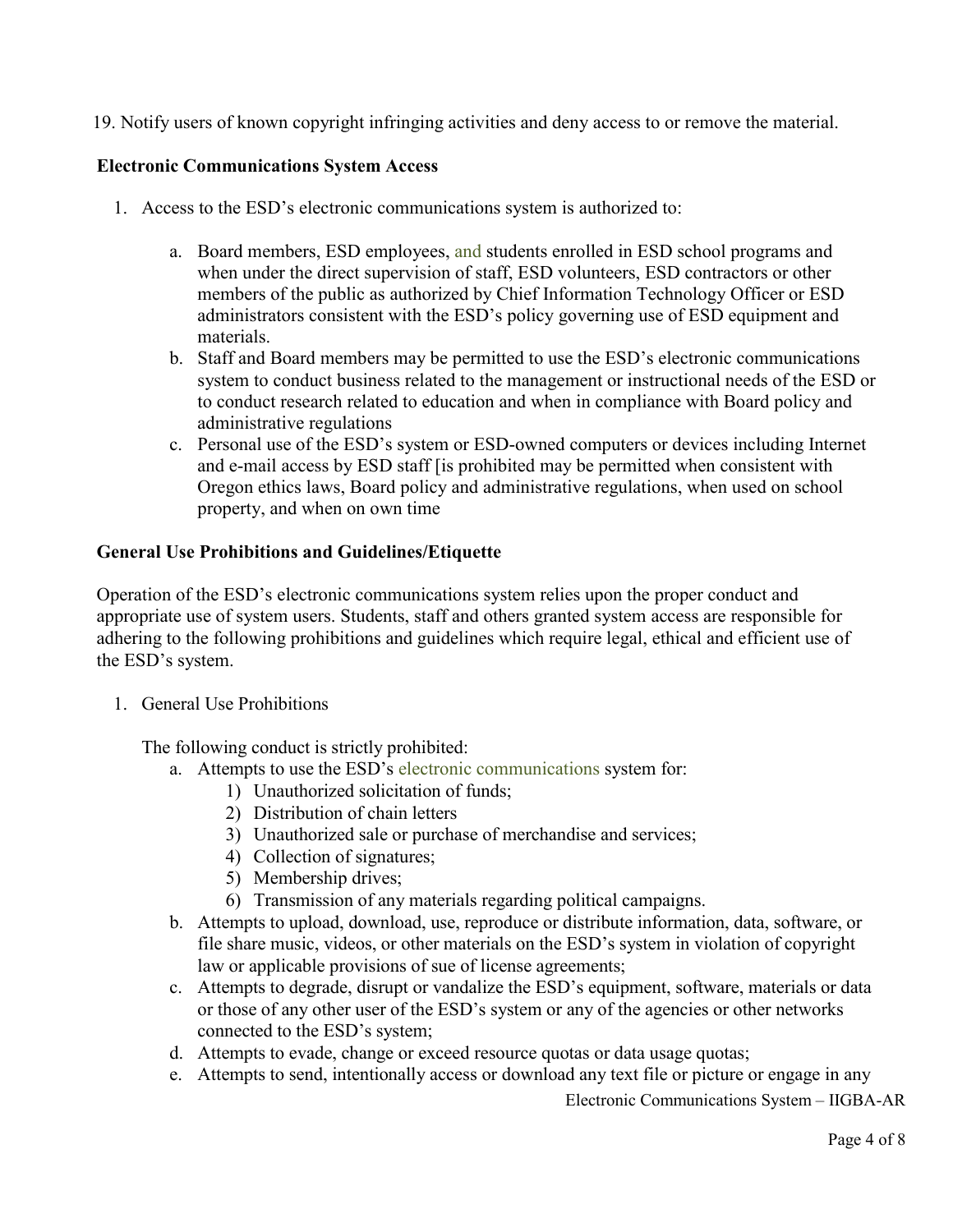communication that includes, but is not limited to, material which may be interpreted as:

- 1) Harmful to minors;
- 2) Obscene or child pornography as defined by law of indecent, vulgar, profane or lewd as determined by the ESD;
- 3) A product of service not permitted to minors by law;
- 4) Hazing, harassment, intimidation, bullying, menacing, threatening, act of cyberbullying; or a bias incident.
- 5) Constitutes insulting or fighting words, the very expression of which injures or harasses others, or which includes a symbol of hate;
- 6) A likelihood that, either because of its; content or the manner of distribution, it will cause a material or substantial disruption or the proper and orderly operation of the school of school activity;
- 7) Defamatory, libelous, reckless or maliciously false, potentially giving rise to civil liability, constituting or promoting discrimination, a criminal offense or otherwise violates any law, rule, regulation, Board policy and/or administrative regulation.
- f. Attempts to gain unauthorized access to any service via the ESD's system which has a cost involved or attempts to incur other types of cost without specific approval. The user accessing such services will be responsible for these costs;
- g. Attempts to post of publish personal student contact information unless authorized by the program director and consistent with applicable Board policy pertaining to student directory information, and personally identifiable information. Personal student contact information may include photograph, age, home, school, work or e-mail addresses of phone numbers of other unauthorized disclosure, use and dissemination of personal information regarding students;
- h. Attempts to arrange student meetings with anyone on the ESD's electronic communications system, unless authorized by the program director CITO or when consistent with school or educational related activities when necessary;
- i. Attempts to represent self on behalf of the ESD through use of the ESD's name in external communication forums, e.g., social media, chat rooms, without prior ESD authorization;
- j. Attempts to use another individual's account name or password, failure to provide the ESD with individual passwords or to access restricted information, resources or networks to which the user has not been granted access.
- 2. Systems Users will:
	- a. Protect network password confidentiality, Passwords are the responsibility of the employee and are not to be shared with others. Using another user's account or password or allowing such access by another may be permitted with supervising teacher or CITO approval only;
	- b. Report violations of the ESD's policy and administrative regulation or security problems to the supervising teacher, or ESD administrator, as appropriate;
	- c. Follow appropriate system etiquette as explained in ESD guidelines;
	- d. Adhere to the same standards for communicating online that are expected in the classroom and consistent with Board policy and Administrative regulations.;
	- e. Adhere to professional standards and scope of practice when using electronic mediums for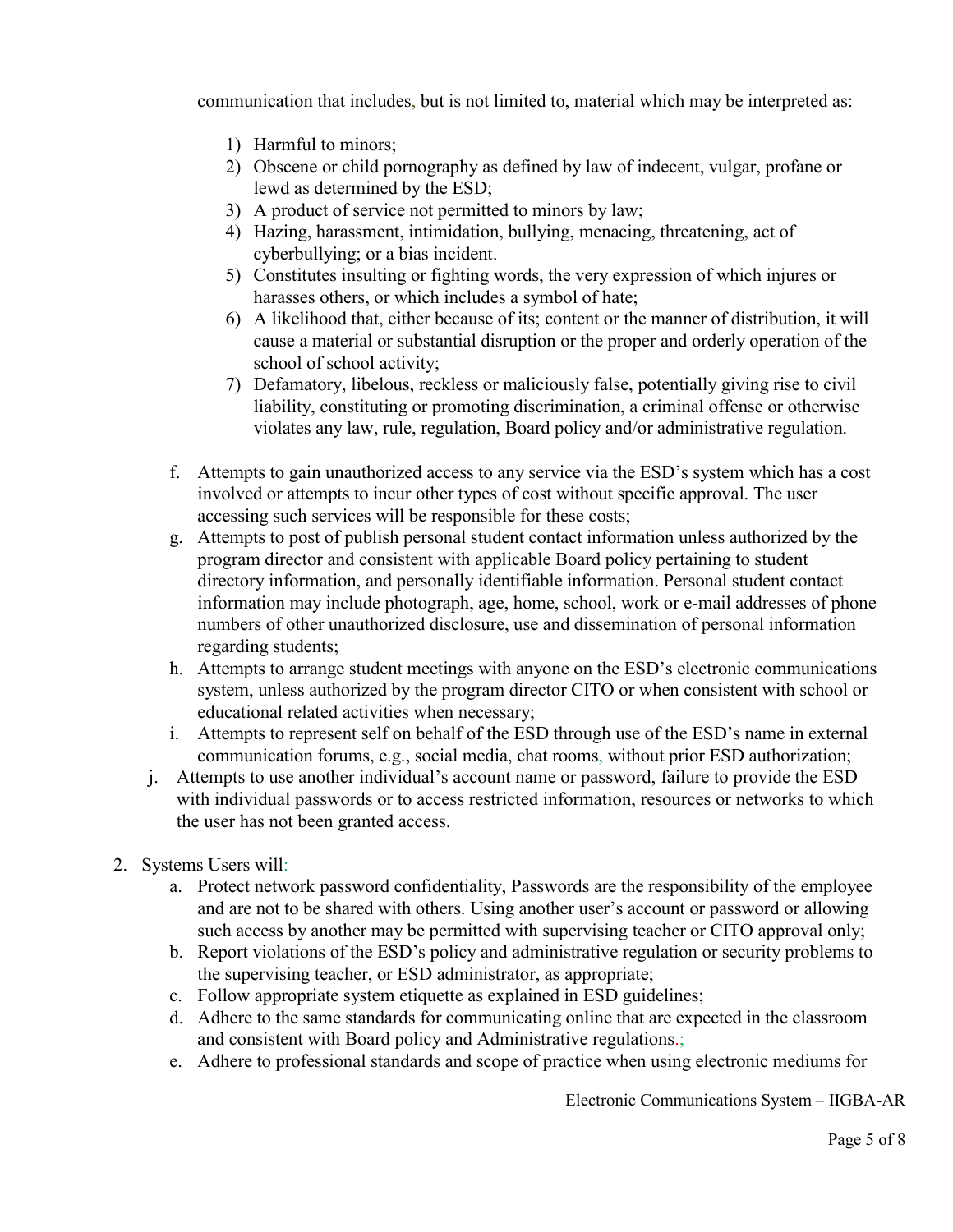education related meetings; seek authorization from program director for unusual or incidental meetings;

f. When acting as a designated social media representative adhere to all LBL social media guidelines.

#### **Complaints**

The ESD's established complaint procedure in Board policy KL - Public Complaints and accompanying administrative regulation may be used to process complaints or concerns about violations of policy and administrative regulations.

#### **Violations/Consequences**

- 1. Students
	- a. Students who violate general system user prohibitions shall be subject to discipline up to and including expulsion and/or revocation of access up to the ESD electronic communications system access up to and including permanent loss of privileges.
	- b. Violations of law may be reported to law enforcement officials and may result in criminal or civil sanctions.
	- c. Disciplinary action may be appealed by parent, students and/or a representative in accordance with established ESD procedures.

#### 2. Staff

- a. Staff who violate the General Use Prohibitions/ and Guidelines/Etiquette or the System Access sections of this document shall be subject to discipline up to and including dismissal in accordance with Board policy, collective bargaining agreements and applicable provisions of law.
- b. Violation of law may be reported to law enforcement officials and may result in criminal or civil sanctions.
- c. Violations of applicable Teacher Standards and Practices Commission (TSPC), Standards for Competent and Ethical Performance of Oregon Educators may be reported to TSPC as provided by OAR 584-020-0041.
- d. Violation of applicable standards for non-TSPC licensing Boards may be reported.
- e. Violations of ORS 244-040 may be reported to Oregon Government Ethics Commission (OGEC).
- 3. Others
	- a. Other guest users who violate the general electronic communications system user prohibitions shall be subject to suspension of system access up to and including permanent revocation of privileges.
	- b. Violations of law may be reported to law enforcement officials or other agencies, as appropriate, and may result in criminal or civil sanctions.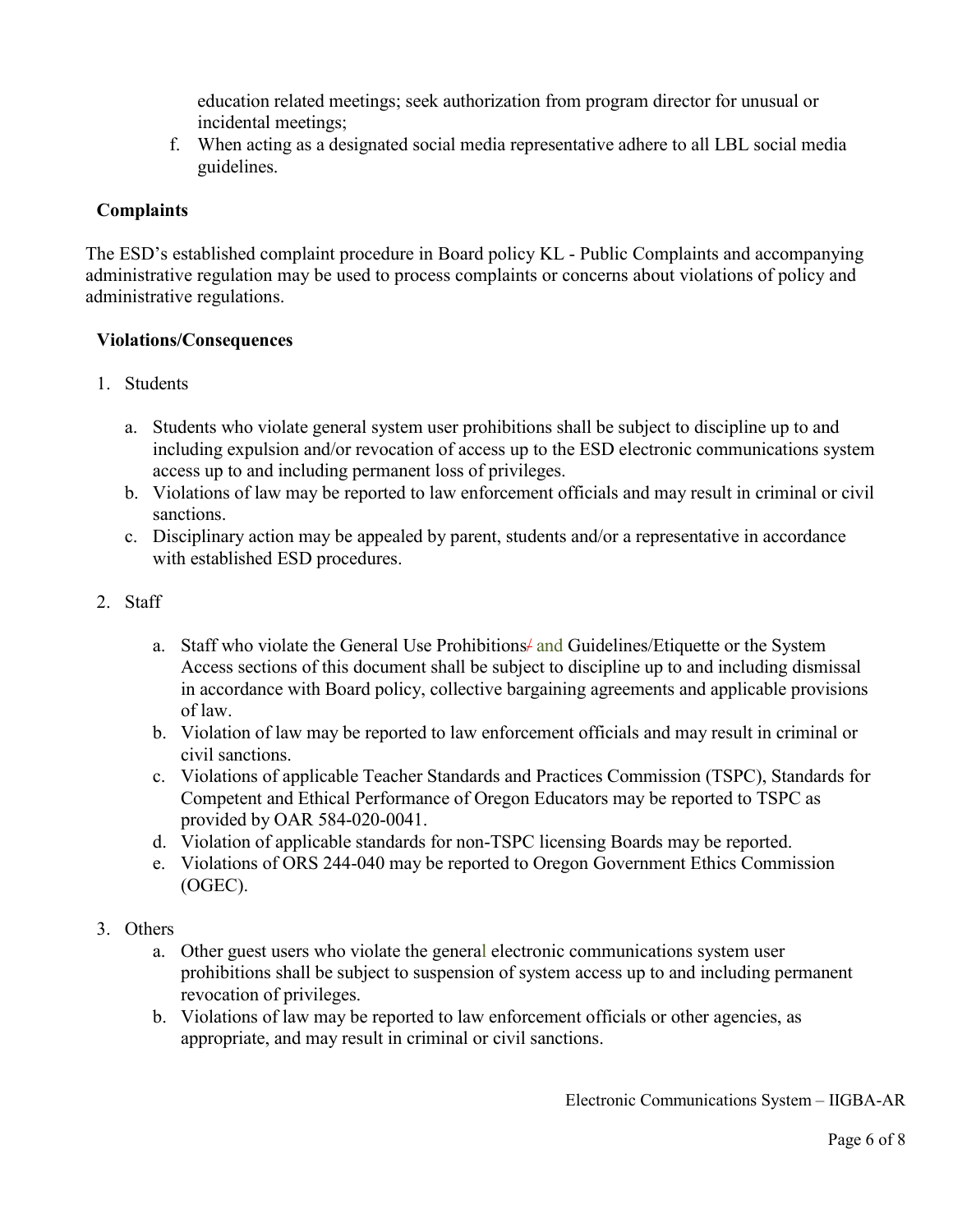#### **Telephone/Membership/Other Charges**

- 1. The ESD assumes no responsibility or liability for any membership, phone or and/or equipment incurred by any home usage of the ESD's system.
- 2. Any disputes or problems resulting from phone services or internet provider services for home users of the ESD's electronic communications system are strictly between the system user and their internet service provider and/or phone service provider.

#### **Information Content/Third Party Supplied Information**

- 1. System users and parents of student system users are advised that use of the ESD's electronic communications system may provide access to materials that may be considered objectionable and inconsistent with the ESD's vision, mission and goals. Parents should be aware of the existence of such material and monitor their student's home usage of the ESD's electronic communications system accordingly.
- 2. Opinions, advice, services and all other information expressed by system users, information providers, service providers or other third-party individuals are those of the providers and not the ESD.
- 3. Users of the electronic communications system may, with program director or CITO approval, order services or merchandise from vendors that may be accessed through the ESD's electronic communications system. These vendors are not affiliated with the ESD. All matters concerning merchandise and services ordered including, but not limited to, purchase terms, payment terms, warranties, guarantees and delivery are solely between the vendor and the electronic communications system user. The ESD makes no warranties or representation whatsoever with regard to any goods or service provided by the vendor. ESD staff and administration shall not be a party to any such transaction or be liable for any costs or damages arising out of, either directly or indirectly, the actions or inactions of vendor.
- 4. The ESD does not warrant that the functions or services performed by, or that the information or software contained on, the electronic communications system will meet the system user's requirements, or that the electronic communications system will be uninterrupted or error-free, or that defects will be corrected. The ESD's electronic communications system is provided on an 'as is, as available" basis. The ESD does not make any warranties, whether express or implied including without limitation, those of merchantability and fitness for a particular purpose with respect to any services provided by the electronic communications system and any information or software contained therein.